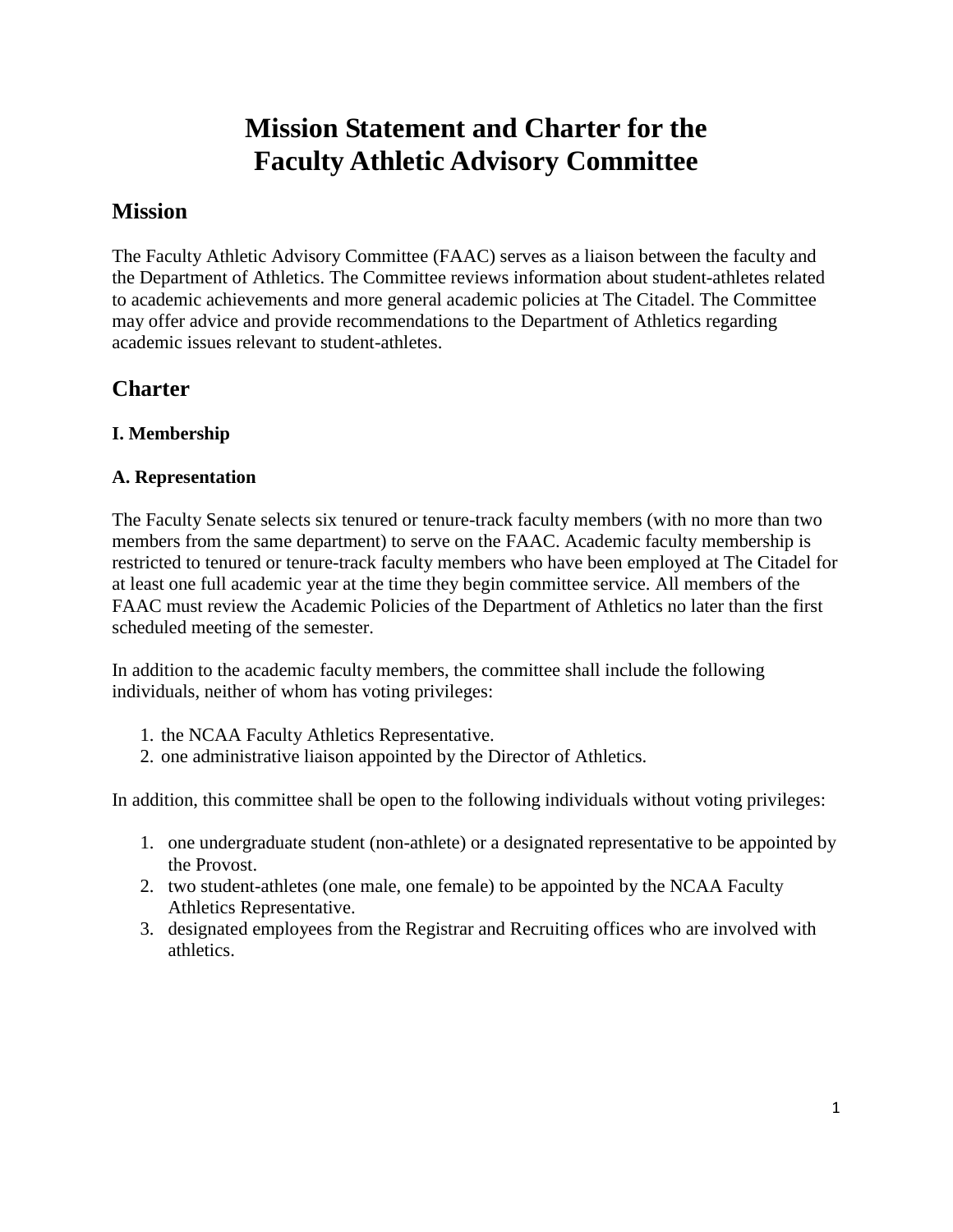#### **B. Tenure**

Academic faculty members serve three year rotating terms, staggered so that two faculty will move off the committee as two new committee members are added. All other members of the committee serve one-year terms. An academic faculty member may request a second consecutive term; no faculty member may serve on the committee for more than six years consecutively. If a faculty member cannot complete a term, the Faculty Senate will select another faculty member to fill the term. Time spent filling the term of another faculty member will not count toward the "six-year rule" outlined above.

#### **II. Structure**

#### **A. Chair**

The committee shall have a chair selected by committee vote at an organizational meeting held before September 30 of each year. The term of the chair lasts until the next election. A member may not serve as committee chair for more than three years consecutively. The chair is responsible for scheduling and presiding over committee meetings, representing the committee before outside bodies, and ensuring that an annual report of committee activities is prepared.

#### **B. Meetings**

The FAAC must meet at least once each semester. The chair must hold a meeting if requested in writing by at least one-third of the voting members or at the request of the NCAA Faculty Athletics representative. A quorum consists of one-half of the voting membership.

#### **III. Activities and Responsibilities**

#### **III.1 General Activities of Standing Committees**

#### **A. Information**

The FAAC gathers, reviews and disseminates information relevant to the relationship between athletic programs and academics at The Citadel. It is authorized to gather information by means of:

- 1. direct request to a college administrative department, an academic department, another standing committee or any group or association of Citadel faculty, staff or students.
- 2. the development and use of questionnaires and surveys.
- 3. the use of previously published information.

The FAAC disseminates information by means of:

1. a response (report) to a department or committee based upon a request for information. reports generated from within the FAAC.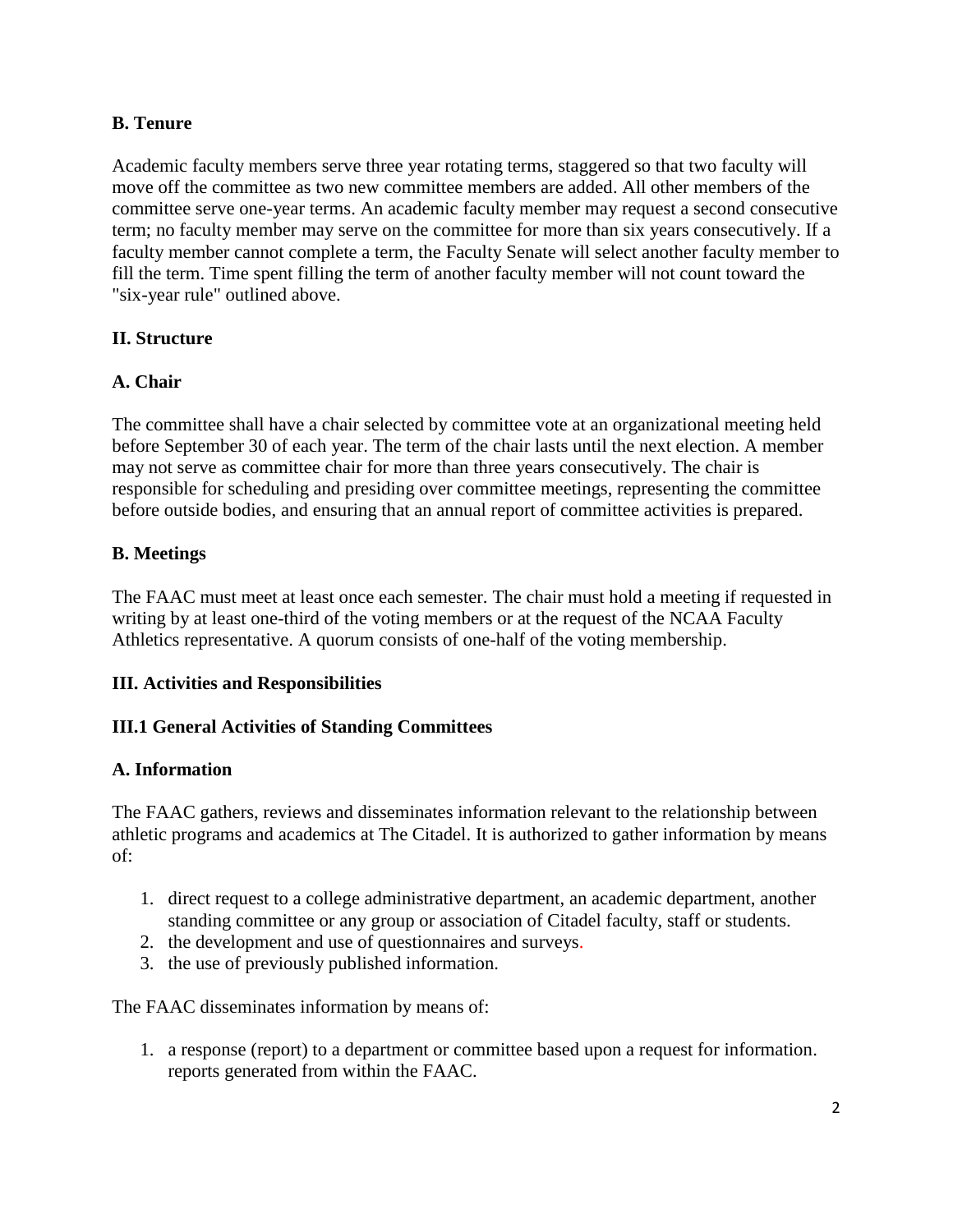2. periodic status reports to the Citadel community as specified in its charter.

## **B. Annual Report**

The FAAC will prepare an annual report summarizing the committee's activities over the previous academic year. The report must include all non-confidential decisions of the committee. Copies of this report will be made accessible to all Citadel faculty, staff, and students on the Citadel webpage for the FAAC.

# **C. Other Reports**

Committee reports shall be made to Faculty Senate.

# **D. Tasks**

The work of the FAAC consists of a series of tasks involving the gathering, review, and dissemination of information. The committee will assume tasks through one of the following means:

- 1. Completion of tasks as articulated in the Specific Activities section of this charter.
- 2. Completion of a report which includes information requested by an administrative department or entity, an academic department, another committee, or Faculty Senate. Requests for information by individual faculty members must be made through the Faculty Senate liaison on the FAAC.
- 3. Tasks can be generated from within the FAAC. Any Committee member may request that the FAAC study a topic or issue related to the collective academic performance of student-athletes. The Committee may also develop its own long-range projects or studies as part of its ongoing mission.

### **III.2. Specific Activities of the Faculty Athletic Advisory Committee**

The specific activities of this committee may include but are not limited to the following:

- Recommend policies and procedures relating to The Citadel's participation in intercollegiate athletics.
- Review scholastic achievement, progress, and graduation rates of student-athletes to ensure that academics are given highest priority.
- Periodically review the Department of Athletics and institutional policies related to class absences for athletic events to ensure that the academic needs of student-athletes are being met.
- Provide advice to the NCAA Faculty Athletics Representative concerning student athletes who are in need of student support services at the institution.
- Provide input to The Citadel President and Director of Athletics in long range planning for the Athletics Department.